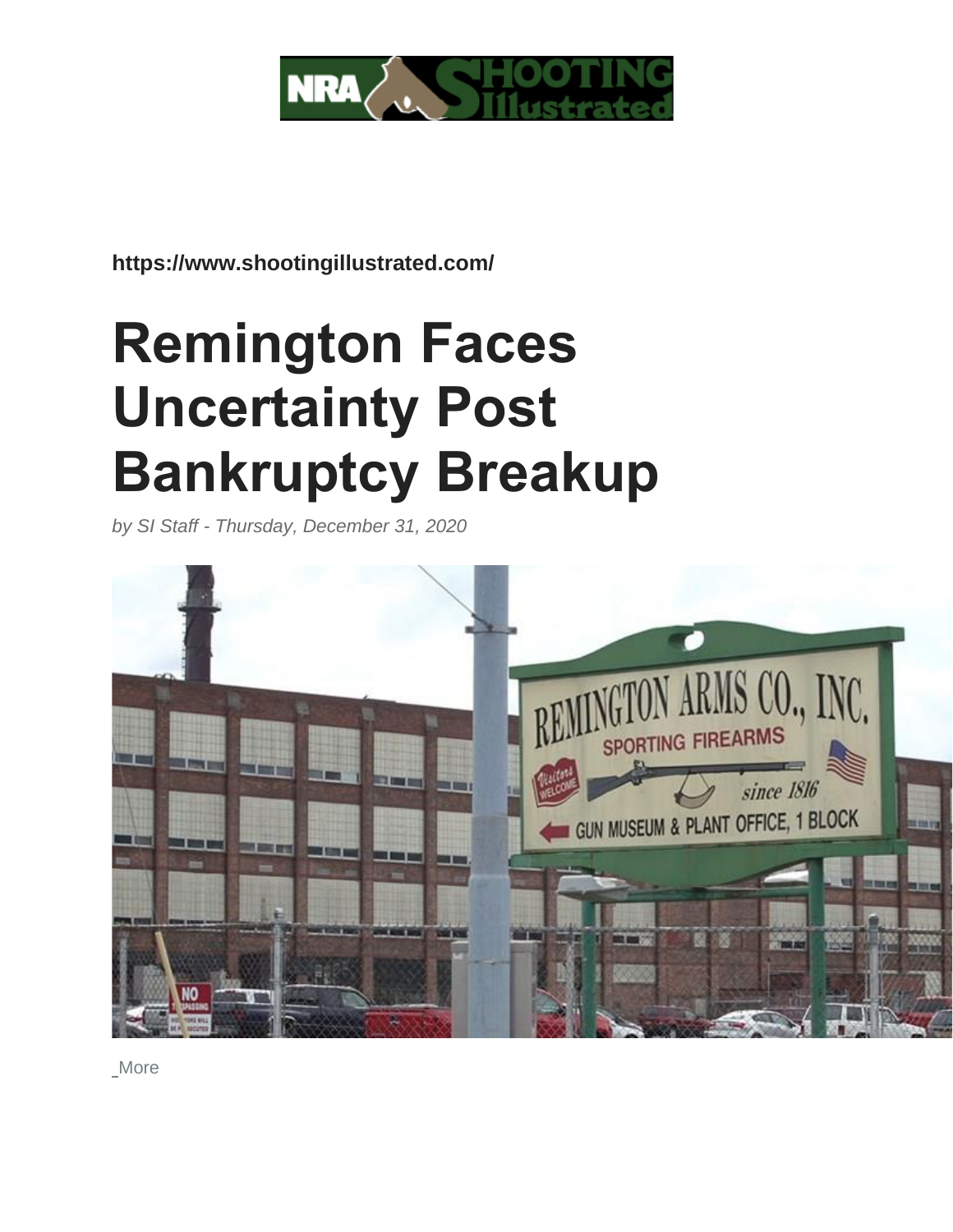

## **[SUBSCRIBE](https://www.shootingillustrated.com/sign-up-for-updates)**

*Remington's Ilion, NY, plant, once the bustling hub of the firearm giant, faces an uncertain future in the wake of the company's bankruptcy and breakup.*

The primary divisions of [Remington Outdoor Corporation](https://www.remingtonoutdoorcompany.com/) were sold to separate high bidders in September. Owners have already taken command and are executing strategies to return them to full glory. Here's a quick look at the changes.

#### **Remington Firearms**

Remington Arms, which is the nation's oldest gunmaker, was purchased by Roundhill, LLC, for \$13 million. A new name taking over the famed firm instantly fueled speculation, most of it centered on a similarly named company that specializes in land development and real estate.

The firms are not the same, according to a phone interview with Richmond Italia, one of the principals of the Roundhill, LLC that purchased Remington Arms. He only learned that Remington was for sale a few days before the gavel fell, when Remington's CEO at the time—Ken D'Arcy—called him.

"Richmond, please look at it," Italia said D'Arcy pleaded as the deadline for bids neared. "Eight hundred people are going to be out of work."

Italia built G.I. SportZ into arguably paintball's dominant company. He has a track record of revitalizing firms, a fact D'Arcy witnessed when he was CEO of Crosman, which handled most of the U.S. distribution of the recreational gear as orders exponentially increased. They've known each other for nearly 20 years.

Assets Roundhill purchased include all firearm-manufacturing equipment (other than Marlin), patents and, of course, the famed Ilion, NY, plant and museum. Gun manufacturing cannot resume until approval of the new company's FFL. That could be Jan. 1, likely earlier. The first gun off the line will be a Remington 870, according to Italia.

### **Remington Ammunition**

[Vista Outdoor,](https://vistaoutdoor.com/) owner of Federal Premium, CCI and other cartridge and component legends, purchased the ammunition division for \$81.4 million. Assets in the transfer include trademarks, patents and the long-established plant in Lonoke, AR.